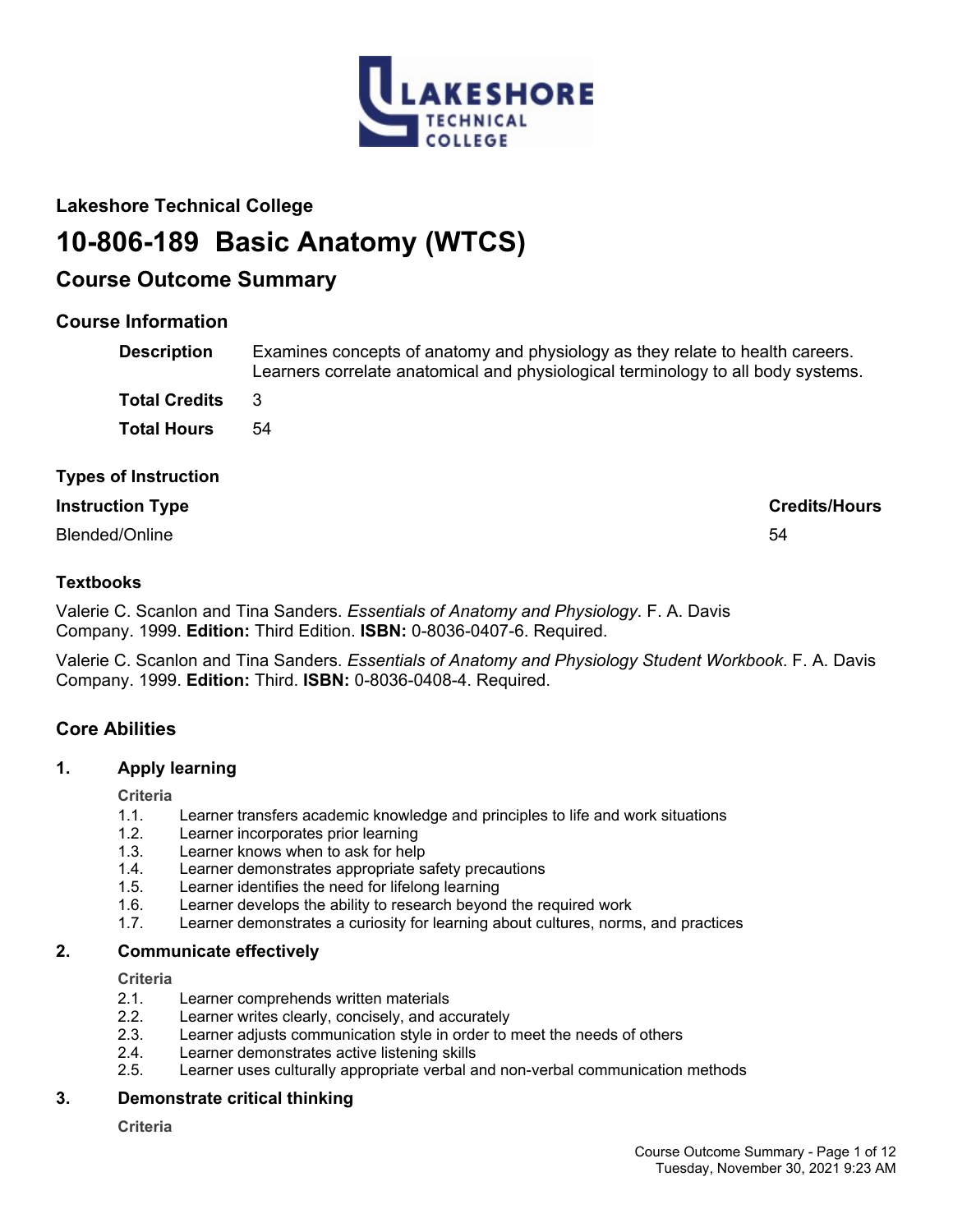- 3.1. Learner determines issues that merit action
- 3.2. Learner takes initiative in the problem solving processes
- 3.3. Learner makes decisions considering alternatives and consequences
- 3.4. Learner refines action plans based on evaluation of feedback
- 3.5. Learner identifies interdependencies of world issues & events

## **4. Demonstrate responsible and professional workplace behaviors**

#### **Criteria**

- 4.1. Learner displays behavior consistent with the ethical standards within a discipline or profession
- 4.2. Learner follows policies and procedures
- 4.3. Learner attends class as mandated by the instructor
- 4.4. Learner completes assignments on time
- 4.5. Learner exhibits academic honesty
- 4.6. Learner accepts responsibility and accountability for his/her actions
- 4.7. Learner demonstrates time management and task prioritization
- 4.8. Learner demonstrates ability to handle ambiguity and unfamiliar situations

## **5. Integrate technology**

## **Criteria**

- 5.1. Learner determines which tasks can be performed more efficiently by using technology
- 5.2. Learner uses technology to perform tasks more efficiently
- 5.3. Learner adapts to changing/emerging technology
- 5.4. Learner selects culturally appropriate technology/tools to communicate with diverse groups

## **Course Competencies**

## **1. Explain concept of homeostasis as it relates to anatomy and physiology.**

## **Assessment Strategies**

- 1.1. by active participation in group activities.
- 1.2. without the use of notes or textbooks on a written examination.
- 1.3. by achieving a 76% or higher on a written examination.

#### **Criteria**

*Criteria:*

- 1.1. Comparison includes similarities and differences between anatomy and physiology.
- 1.2. Learner provides physiological and anatomical examples of homeostasis.
- 1.3. Correlation includes relationship between negative feedback mechanisms and homeostasis.

#### **Learning Objectives**

- 1.a. Define anatomy, physiology, and pathology
- 1.b. Illustrate the relationship between anatomy, physiology, and pathology
- 1.c. Provide physiological and anatomical examples of homeostasis
- 1.d. Explain the relationship between negative feedback mechanisms and homeostasis

## **2. Relate body structures to body systems and functions.**

#### **Assessment Strategies**

- 2.1. by active participation in group activities.
- 2.2. without the use of notes or textbooks on a written examination.
- 2.3. by achieving a 76% or higher on a written examination.

## **Criteria**

## *Criteria:*

- 2.1. Learner identifies organs and tissues within each body system.
- 2.2. Body's levels of organization are outlined.
- 2.3. Terminology associated with body's level of organization is examined.
- 2.4. Body functions and body systems are linked.

#### **Learning Objectives**

2.a. Outline the body's levels of organization from simplest to most complex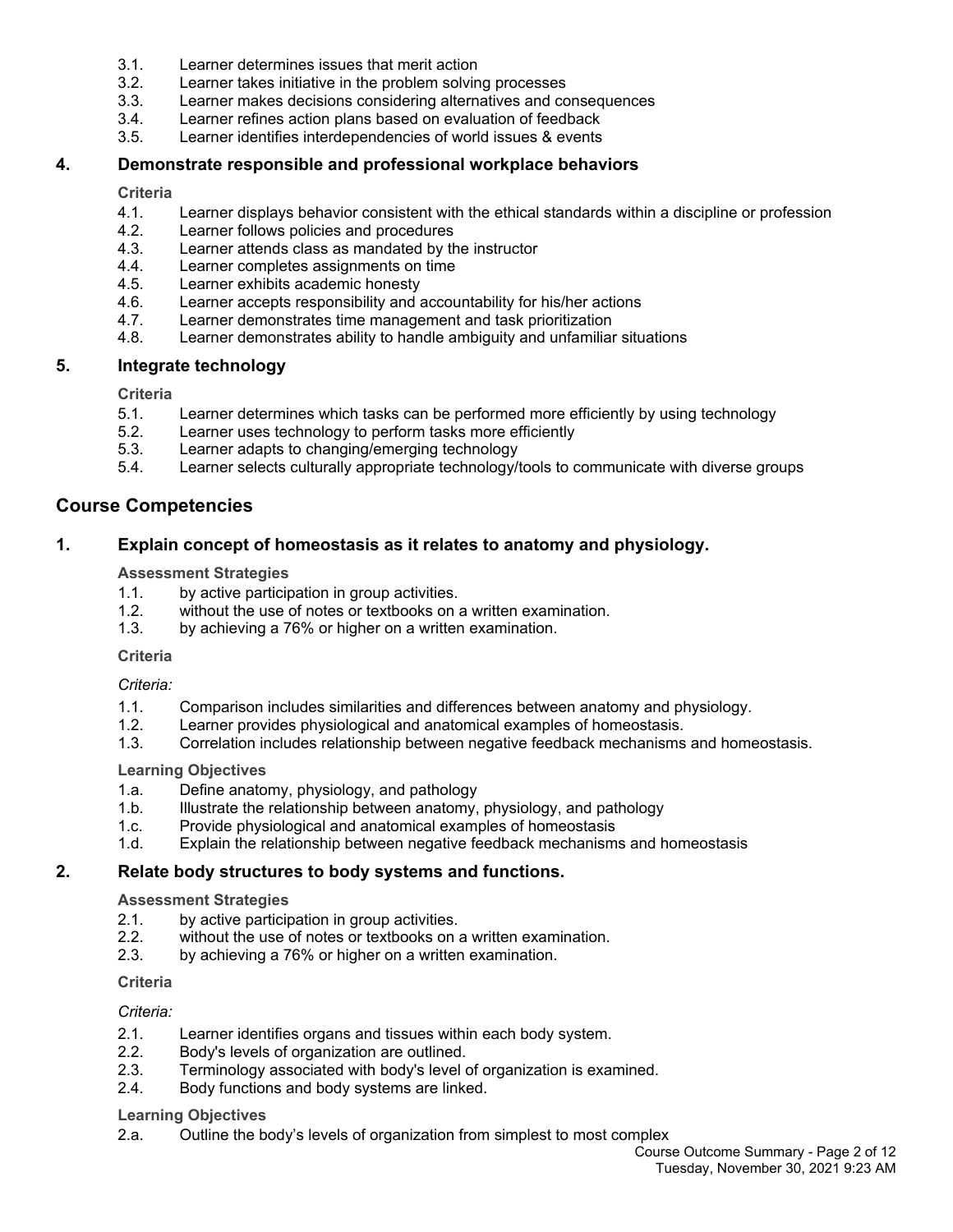- 2.b. List body systems
- 2.c. Identify organs and tissues within each body system
- 2.d. Explain the function of each system

## **3. Relate anatomical terminology to body regions, body and organ planes, and body cavities.**

#### **Assessment Strategies**

- 3.1. by active participation in group activities.
- 3.2. without the use of notes or textbooks on a written examination.
- 3.3. by achieving a 76% or higher on a written examination.

## **Criteria**

## *Criteria:*

- 3.1. Learner demonstrates correct anatomical position.
- 3.2. Terminology associated with sections, planes, and body structure positional relationships is applied.
- 3.3. Abdominal organs are identified by abdominopelvic cavity regions.
- 3.4. Viscera are identified by their specific body cavities.

## **Learning Objectives**

- 3.a. Describe the anatomical position
- 3.b. Use proper terminology when referring to body sections, planes, and positional relationships
- 3.c. Identify abdominal organs by their placement in abdominopelvic cavity regions
- 3.d. Identify viscera in their respective body cavities

## **4. Examine basic concepts of chemistry.**

## **Assessment Strategies**

- 4.1. by active participation in group activities.
- 4.2. without the use of notes or textbooks on a written examination.<br>4.3. by achieving a 76% or higher on a written examination.
- by achieving a 76% or higher on a written examination.

## **Criteria**

## *Criteria:*

- 4.1. Comparison includes similarities and differences between types of chemical bonds.
- 4.2. Examination includes the functions and body compartments of water.<br>4.3. Components of a solution are characterized by amount, consistency,
- Components of a solution are characterized by amount, consistency, and function.
- 4.4. Concept of homeostasis is applied to pH of body fluids.
- 4.5. Comparison includes similarities and differences between RNA and DNA.
- 4.6. Role of enzymes in body is examined.

## **Learning Objectives**

- 4.a. Differentiate between ionic and covalent bonds
- 4.b. Identify the components of a solution
- 4.c. Explain the importance of water in the body
- 4.d. Apply the concept of homeostasis to the pH of body fluids
- 4.e. Compare similarities and differences between RNA and DNA
- 4.f. Describe how enzymes work in the body

## **5. Compare cellular transport mechanisms.**

#### **Assessment Strategies**

- 5.1. by active participation in group activities.
- 5.2. without the use of notes or textbooks on a written examination.
- 5.3. by achieving a 76% or higher on a written examination.

#### **Criteria**

## *Criteria:*

- 5.1. Components of cell membrane are analyzed.
- 5.2. Learner identifies intracellular components.
- 5.3. Intracellular components of a cell are related to the functions of a cell.
- 5.4. Transport mechanisms of a cell are characterized by action and function.

#### **Learning Objectives**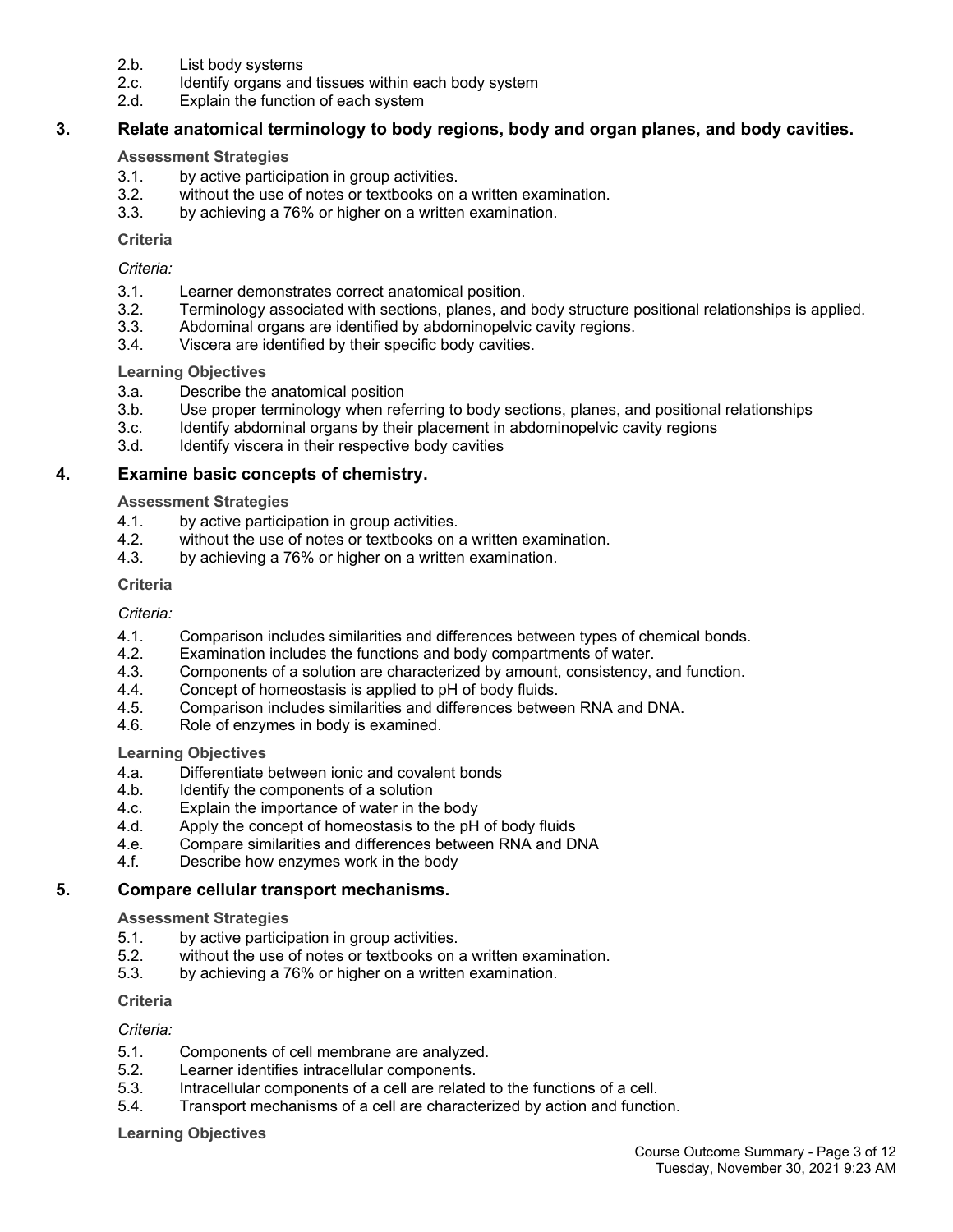- 5.a. Compare passive transport mechanisms: diffusion, osmosis, and filtration
- 5.b. Give an example of the role of each transport mechanism in the body

## **6. Examine major cellular functions.**

## **Assessment Strategies**

- 6.1. by active participation in group activities.
- 6.2. without the use of notes or textbooks on a written examination.
- 6.3. by achieving a 76% or higher on a written examination.

## **Criteria**

## *Criteria:*

- 6.1. Steps of protein synthesis are identified.
- 6.2. Comparison includes similarities and differences between mitosis and meiosis.
- 6.3. Outcomes or consequences of mitosis and meiosis are compared.

## **Learning Objectives**

- 6.a. Identify the basic parts of a cell
- 6.b. State the functions of the basic parts of a cell
- 6.c. Describe cell membranes
- 6.d. List the steps in protein synthesis
- 6.e. Compare mitosis and meiosis
- 6.f. Discuss the outcomes of mitosis and meiosis

## **7. Characterize primary tissue types of body.**

## **Assessment Strategies**

- 7.1. by active participation in group activities.
- 7.2. without the use of notes or textbooks on a written examination.<br>7.3. by achieving a 76% or higher on a written examination.
- by achieving a 76% or higher on a written examination.

## **Criteria**

## *Criteria:*

- 7.1. Identifies primary tissues of body according to location and function.
- 7.2. Components within each primary tissue type are compared.
- 7.3. Serous and mucous membranes of body are compared.
- 7.4. Comparison includes similarities and differences between epithelial tissues.

## **Learning Objectives**

- 7.a. List the four main types of body tissue
- 7.b. Outline the general characteristics of each tissue type
- 7.c. Explain the differences among skeletal muscle, smooth muscle, and cardiac muscle
- 7.d. Give an example of each of the tissue types with respect to the organs or organ system in which they are found
- 7.e. State the location of mucus membranes
- 7.f. List the functions of mucus membranes
- 7.g. Compare the following serous membranes: pleura, pericardium, peritoneum
- 7.h. List the functions of serous membranes

## **8. Relate integumentary components to integumentary functions.**

#### **Assessment Strategies**

- 8.1. by active participation in group activities.
- 8.2. without the use of notes or textbooks on a written examination.
- 8.3. by achieving a 76% or higher on a written examination.

#### **Criteria**

## *Criteria:*

- 8.1. Functions of integumentary system are identified.
- 8.2. Location, structure, and function of layers of skin are compared.
- 8.3. Hair is characterized by structure and location.
- 8.4. Tissues of integumentary system are identified according to location and function.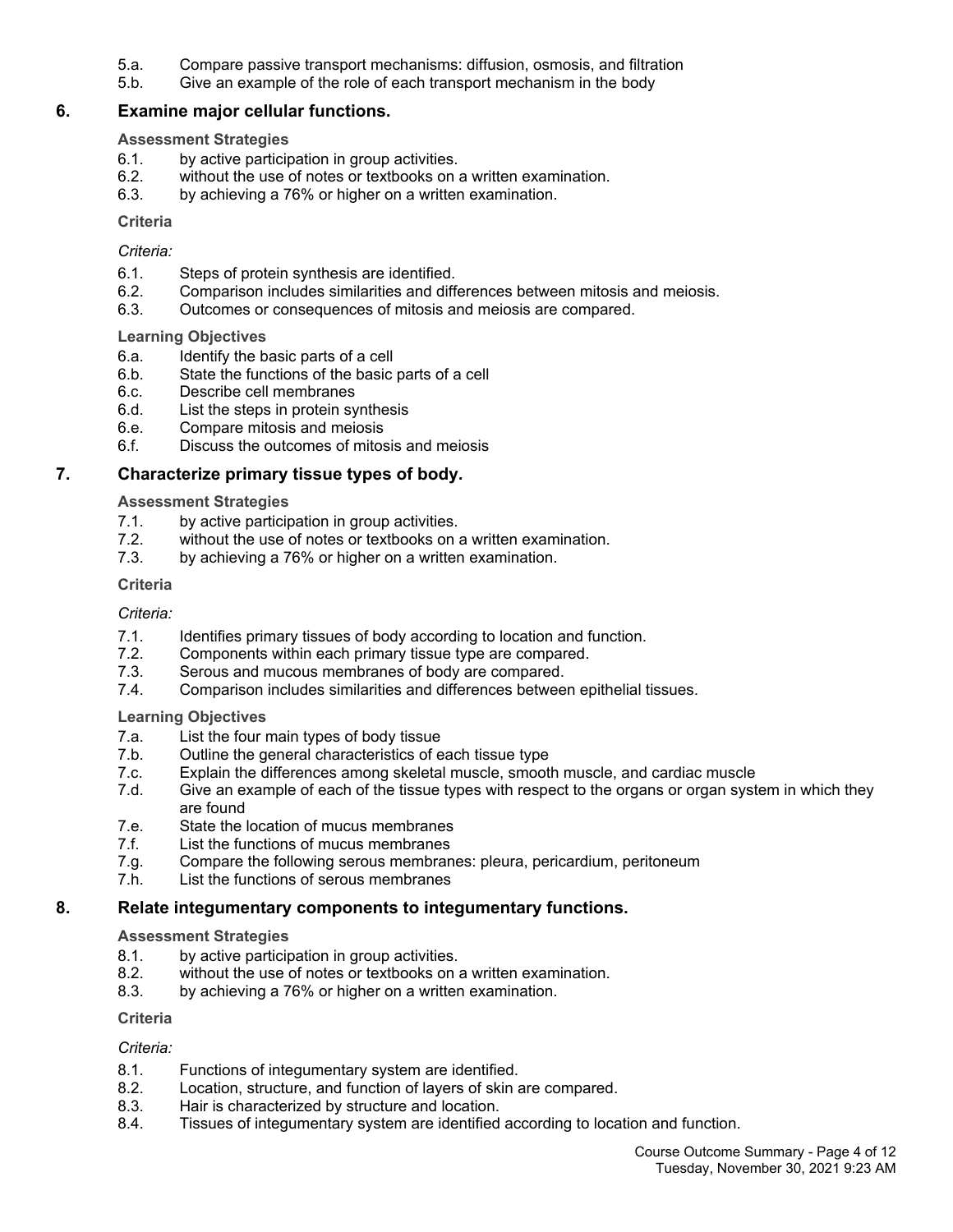**Learning Objectives**

- 8.a. List the functions of the integumentary system
- 8.b. Name the two major layers of the skin
- 8.c. Name the tissue found in the subcutaneous layer of the skin
- 8.d. Discuss the glands found in the skin and their secretions
- 8.e. List the sensory receptors found in the dermis
- 8.f. Name the skin sensation that is not always lost when a local anesthetic is injected
- 8.g. Explain the effects of medication on the skin
- 8.h. Define keratin
- 8.i. Describe the function of melanocytes and melanin
- 8.j. State the skin layer in which melanin is produced
- 8.k. Locate sebaceous glands, sudoriferous glands, epidermal layer, dermal layer, subcutaneous layer, hair follicles, hair, nerve endings, pressure receptors, and adipose cells on a cross-section of skin diagram
- 8.l. Discuss the most effective method of preventing the spread of disease

## **9. Evaluate the inflammation process.**

## **Assessment Strategies**

- 9.1. by active participation in group activities.
- 9.2. without the use of notes or textbooks on a written examination.
- 9.3. by achieving a 76% or higher on a written examination.

#### **Criteria**

## *Criteria:*

- 9.1. Examination process includes the significance of inflammation.
- 9.2. Evaluation includes symptoms of both local and systemic inflammation.
- 9.3. Symptoms of inflammation are explained by anatomical and physiological changes.
- 9.4. Evaluation includes influence of chemical mediators in the inflammatory process.

## **Learning Objectives**

- 9.a. State the significance of inflammation
- 9.b. List the four classic symptoms of the inflammatory process
- 9.c. Describe each step in the inflammatory process

## **10. Compare the axial and appendicular portions of human skeleton.**

## **Assessment Strategies**

- 10.1. by active participation in group activities.<br>10.2. without the use of notes or textbooks on a
- without the use of notes or textbooks on a written examination.
- 10.3. by achieving a 76% or higher on a written examination.

## **Criteria**

## *Criteria:*

- 10.1. Comparison includes differences between axial and appendicular skeleton.
- 10.2. Bones of axial and appendicular skeleton are identified correctly.
- 10.3. Comparison includes similarities and differences between bone shapes and gross anatomical characteristics.
- 10.4. Cells of bone are compared.
- 10.5. Composition of bone is examined.

## **Learning Objectives**

- 10.a. Describe the functions of the skeletal system
- 10.b. Describe the two main divisions of the skeleton
- 10.c. Describe the basic structure of bone tissue
- 10.d. Explain how bones are classified
- 10.e. Locate and identify the bones of the human skeleton discussed in class
- 10.f. Discuss the disease process of osteoporosis

## **11. Assess growth of bone tissue.**

## **Assessment Strategies**

11.1. by active participation in group activities.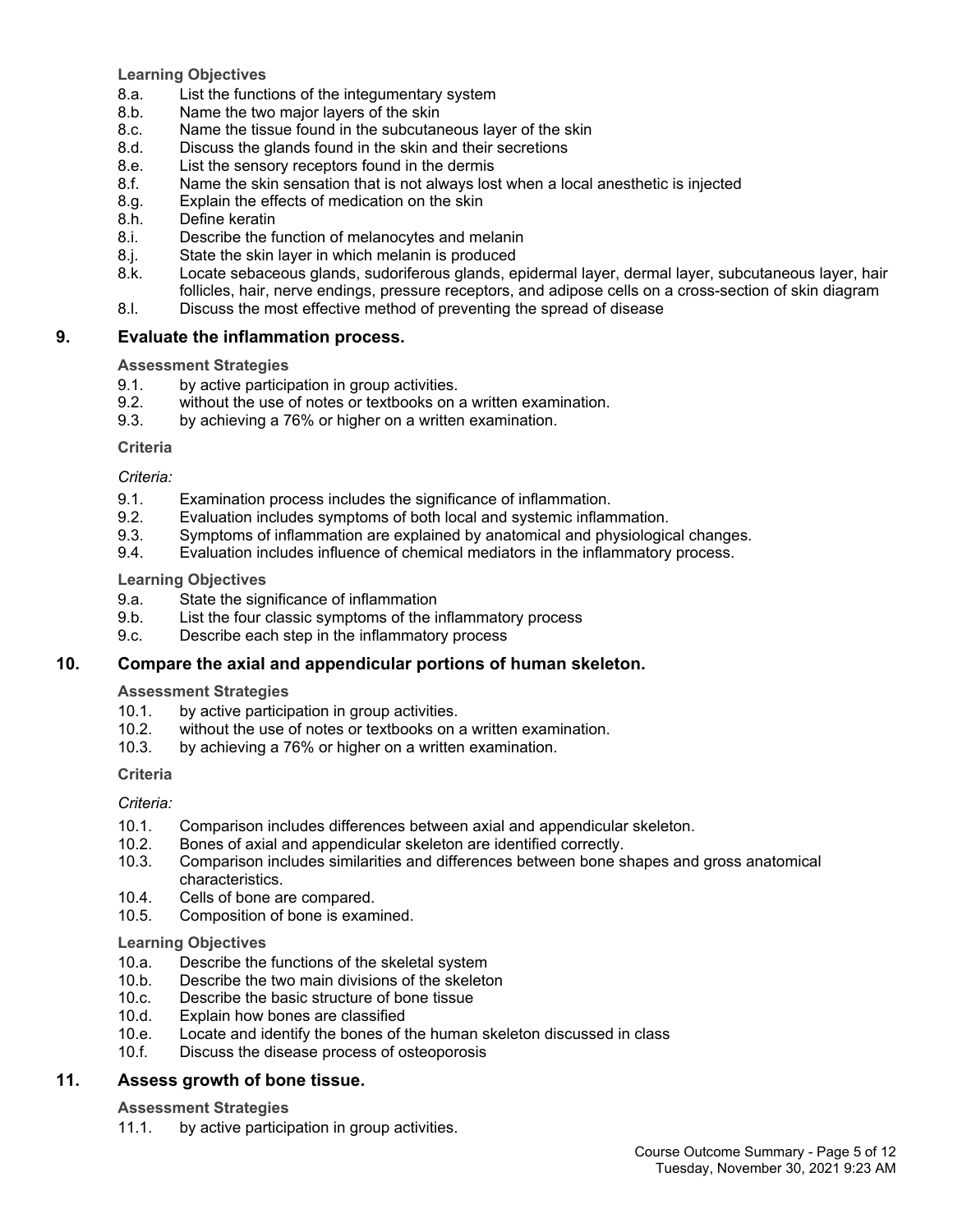- 11.2. without the use of notes or textbooks on a written examination.
- 11.3. by achieving a 76% or higher on a written examination.

**Criteria**

## *Criteria:*

- 11.1. Steps in bone growth are characterized by anatomical and physiological changes.
- 11.2. Cells of bone growth are identified.
- 11.3. Analysis includes factors that affect bone growth and bone maintenance.
- 11.4. Disease process of osteoporosis is compared to normal bone maintenance.

## **Learning Objectives**

11.a. Explain how bones grow in length and circumference

## **12. Summarize the muscular system.**

## **Assessment Strategies**

- 12.1. by active participation in group activities
- 12.2. without the use of notes or textbook on a written examination
- 12.3. by achieving a 76% or higher on a written examination

## **Criteria**

- 12.1. Describe the functions of the muscular system.
- 12.2. List the characteristics of muscle tissue.
- 12.3. Differentiate the three basic types of muscle tissue.
- 12.4. Compare isotonic and isometric contractions.
- 12.5. Locate and identify the muscles of the body discussed in class.

## **Learning Objectives**

- 12.a. Describe the functions of the muscular system<br>12.b. List the characteristics of muscle tissue
- List the characteristics of muscle tissue
- 12.c. Differentiate the three basic types of muscle tissue

## **13. Correlate activities at neuromuscular junction with the sliding filament theory.**

#### **Assessment Strategies**

- 13.1. by active participation in group activities.
- 13.2. without the use of notes or textbooks on a written examination.
- 13.3. by achieving a 76% or higher on a written examination.

#### **Criteria**

## *Criteria:*

- 13.1. Energy requirements of a contracting muscle are examined.
- 13.2. Phases of sliding filament theory are characterized by outcome and interaction between muscle filaments.
- 13.3. Comparison includes similarities and differences between isotonic and isometric contractions.
- 13.4. Comparison includes similarities and differences between a polarized muscle cell and a depolarized muscle cell.
- 13.5. Major muscles of body are identified.
- 13.6. Interaction between nerve tissue and muscle tissue is analyzed.
- 13.7. Structure of a normal muscle fiber is identified.
- 13.8. Anatognistic and synergistic muscles are compared.

#### **Learning Objectives**

- 13.a. Define the neuromuscular junction
- 13.b. Explain how nerve impulses cause muscles to contract
- 13.c. Summarize the phases of the sliding filament theory
- 13.d. Compare isotonic and isometric contractions

## **14. Compare divisions of nervous system by location, structure, and functions.**

## **Assessment Strategies**

- 14.1. by active participation in group activities.
- 14.2. without the use of notes or textbooks on a written examination.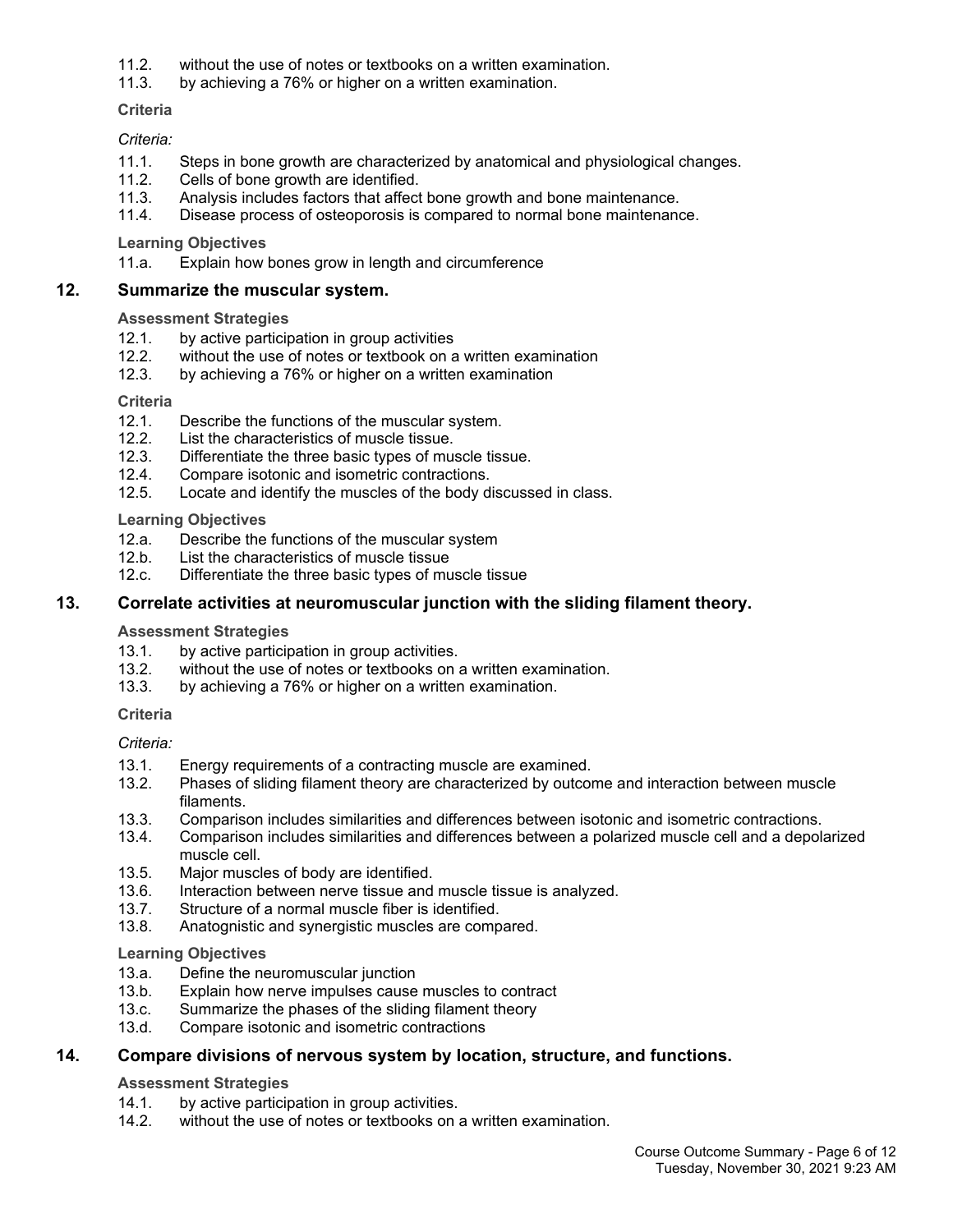14.3. by achieving a 76% or higher on a written examination.

## **Criteria**

## *Criteria:*

- 14.1. Divisions of nervous system are identified.
- 14.2. Comparison includes similarities and differences between cells of nerve tissue.
- 14.3. Actions at a synapse are characterized by anatomical and physiological changes.
- 14.4. Types of neurons and nerves are compared by structure, location, and function.
- 14.5. Components of a reflex arc are identified.
- 14.6. Comparison includes similarities and differences between brain structures.
- 14.7. Spinal and cranial nerves are compared by numbers, location, and function.
- 14.8. Divisions of autonomic nervous system are compared by function.

**Learning Objectives**

- 14.a. Discuss the structural divisions of the nervous system
- 14.b. Discuss the functional divisions of the nervous system<br>14.c. List the basic function of the nervous system
- List the basic function of the nervous system
- 14.d. State the function of each part of the neuron
- 14.e. Describe the different types of neurons and nerves found in the body
- 14.f. Compare spinal and cranial nerves by numbers, location, and function
- 14.g. Describe the nerve impulse transmission at the synapse
- 14.h. Locate the parts of the brain
- 14.i. State the functions of the different parts of the brain

## **15. Compare sensory receptors of body tissues.**

## **Assessment Strategies**

- 15.1. by active participation in group activities.
- 15.2. without the use of notes or textbooks on a written examination.
- 15.3. by achieving a 76% or higher on a written examination.

#### **Criteria**

## *Criteria:*

- 15.1. Examination includes significance of referred pain.
- 15.2. Comparison includes similarities and differences between senses of hunger, thirst, and taste.
- 15.3. Examination includes structures and their functions in the sound pathway.
- 15.4. Physiology of vision is examined.
- 15.5. Structures of eye and ear are correlated to the functions of the eye and ear.
- 15.6. Tissue sensory receptors are identified according to location and function.

#### **Learning Objectives**

- 15.a. Discuss the role of sensory receptors in the body
- 15.b. Name the parts of the eye
- 15.c. Locate the parts of the eye
- 15.d. State the functions of each part of the eye
- 15.e. Describe the physiology of vision
- 15.f. Name the three principle divisions of the ear
- 15.g. Locate the structures of the ear
- 15.h. State the function of the structures of the ear
- 15.i. Describe the physiology of hearing
- 15.j. Describe the physiology of equilibrium

## **16. Relate hormone actions to tissues.**

#### **Assessment Strategies**

- 16.1. by active participation in group activities.
- 16.2. without the use of notes or textbooks on a written examination.
- 16.3. by achieving a 76% or higher on a written examination.

**Criteria**

*Criteria:*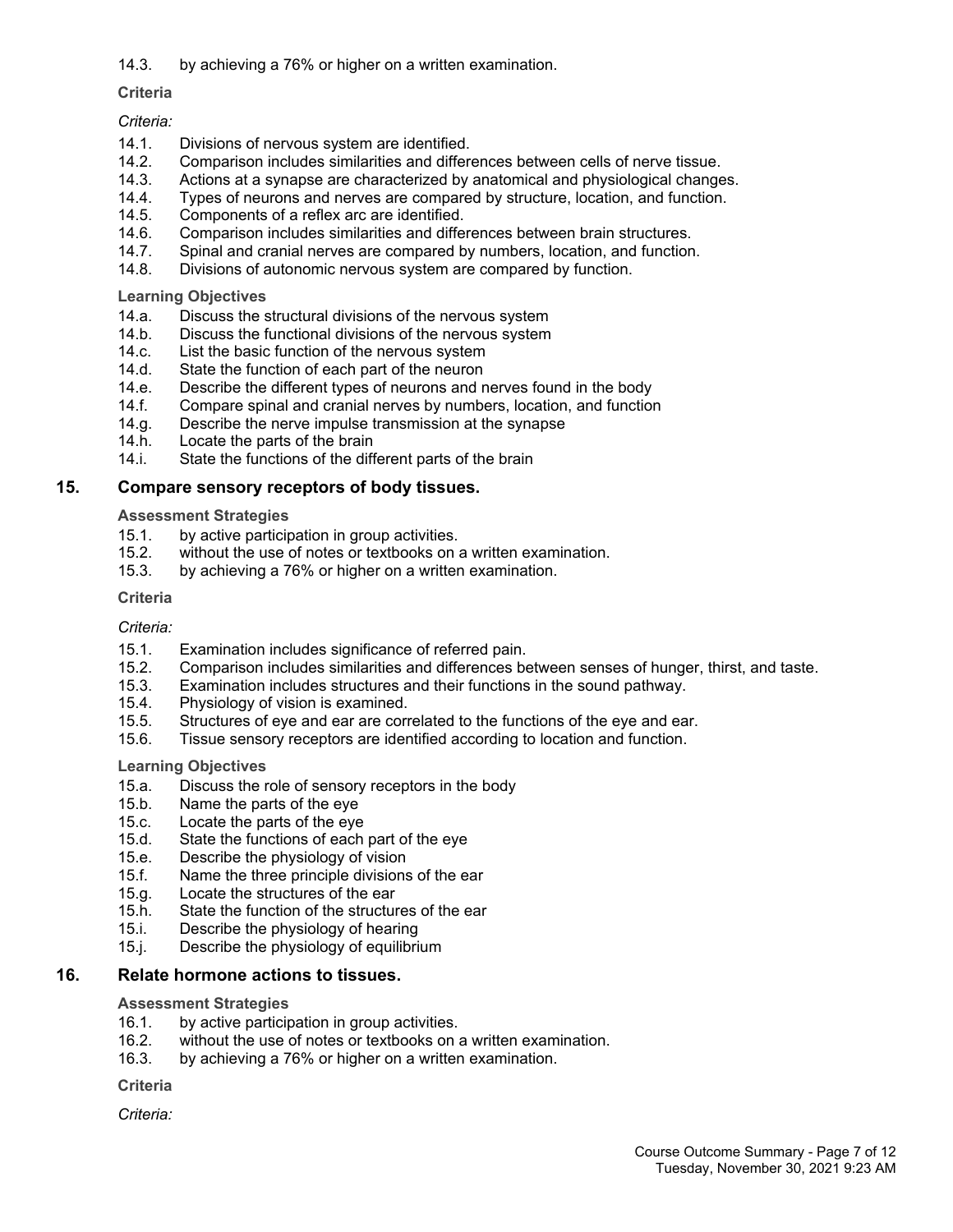- 16.1. Examination includes the role hormones play in maintaining homeostasis.
- 16.2. Hormones are classified by chemical structure.
- 16.3. Components of endocrine system are identified by location, structure, and function.
- 16.4. Actions of hormones are compared.
- 16.5. Comparison includes similarities and differences between the hormones secreted, functions of those hormones, structure and hypothalamus interaction between anterior and posterior pituitary.

## **Learning Objectives**

- 16.a. Discuss the role hormones play in maintaining homeostasis
- 16.b. Differentiate between endocrine and exocrine glands
- 16.c. List examples of endocrine glands
- 16.d. List examples of exocrine glands
- 16.e. Name the hormones secreted by each endocrine gland
- 16.f. State the function of each hormone
- 16.g. Explain the negative feedback mechanism

## **17. Analyze composition and functions of blood.**

## **Assessment Strategies**

- 17.1. by active participation in group activities.
- 17.2. without the use of notes or textbooks on a written examination.<br>17.3. by achieving a 76% or higher on a written examination.
- by achieving a 76% or higher on a written examination.

## **Criteria**

## *Criteria:*

- 17.1. Learner identifies characteristics and normal values of blood.
- 17.2. Plasma proteins are compared by abundance and functions.
- 17.3. Structure of an erythrocyte is correlated to its functions.
- 17.4. Examination includes steps of erythropoeisis.
- 17.5. Types of anemia are correlated to anatomical and physiological changes of an erythrocyte.
- 17.6. Explanation includes what happens to an erythrocyte when its lifespan expires.
- 17.7. Blood types are compared by antigen and antibody arrangement.
- 17.8. Leukocytes are classified by functions.
- 17.9. Functions of platelets are identified.
- 17.10. Assessment includes stages of hemostasis.

## **Learning Objectives**

- 17.a. Identify characteristics and normal values of blood.
- 17.b. Compare plasma proteins.
- 17.c. Correlate structure of erythrocytes to erythrocyte functions.
- 17.d. Examine erythropoeisis.<br>17.e. Correlate pathology of e
- Correlate pathology of erthyrocytes to types of anemia.
- 17.f. Explain what happens to an erythrocyte when its life span is expired.
- 17.g. Compare blood types.
- 17.h. Classify leukocytes by functions.
- 17.i. Identify functions of platelets.
- 17.j. Assess stages of hemostasis.

#### **18. Analyze regulation of blood flow.**

#### **Assessment Strategies**

- 18.1. by active participation in group activities.
- 18.2. without the use of notes or textbooks on a written examination.
- 18.3. by achieving a 76% or higher on a written examination.

#### **Criteria**

## *Criteria:*

- 18.1. Structure and function of types of blood vessels are contrasted.
- 18.2. Pulmonary and systemic circulation are compared.
- 18.3. Major blood vessels of body are identified according to location.
- 18.4. Relationship between blood vessel type and blood pressure are correlated.
- 18.5. Body systems and tissues involved in regulating blood pressure are identified according to actions.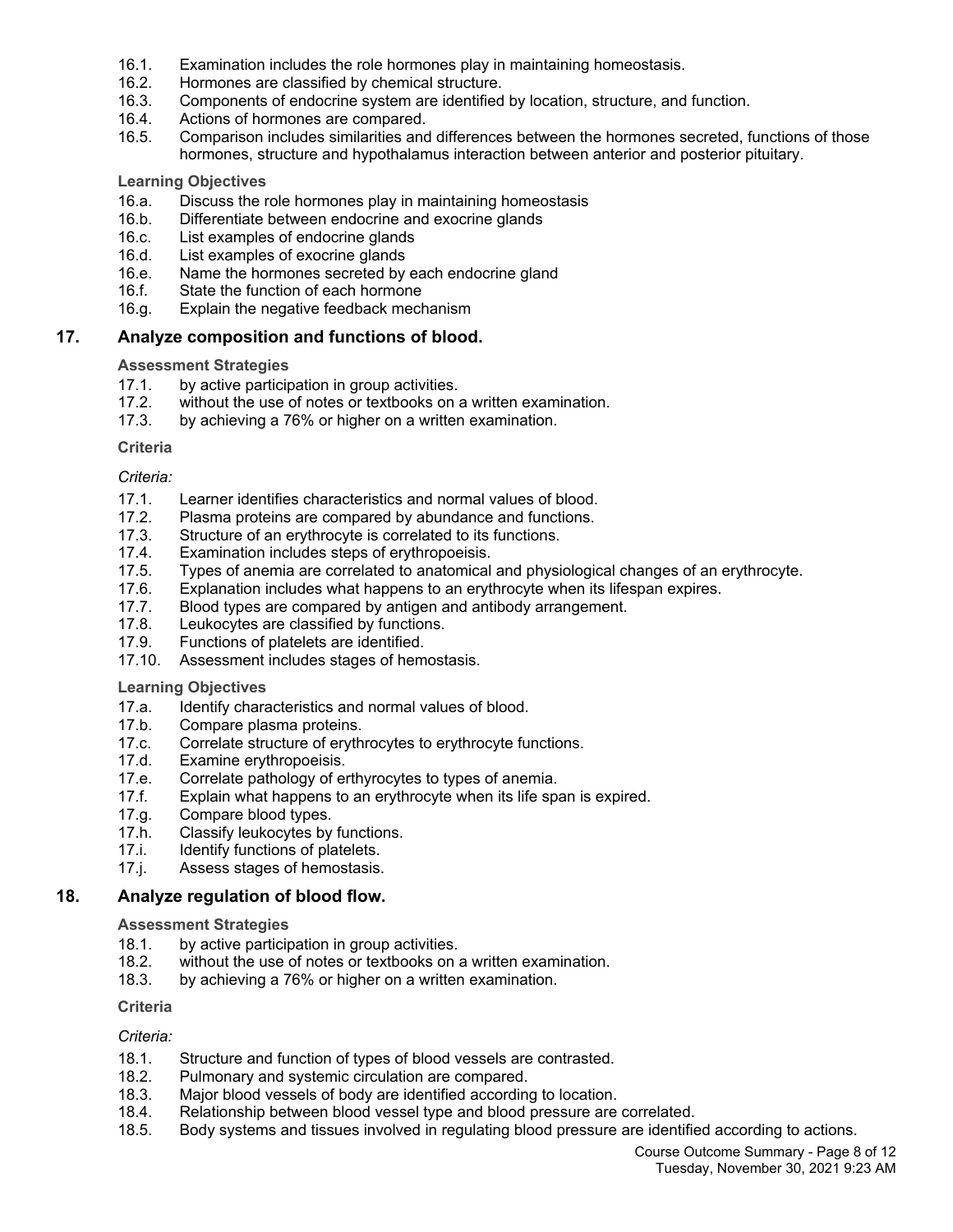**Learning Objectives**

- 18.a. Contrast arteries, veins and capillaries.
- 18.b. Compare pulmonary and systemic circulation.
- 18.c. Identify major blood vessels of body.
- 18.d. Correlate blood pressure to types of blood vessels.
- 18.e. Identify body systems involved in maintaining and regulating blood pressure.

## **19. Evaluate mechanisms that regulate heart rate.**

## **Assessment Strategies**

- 19.1. by active participation in group activities.
- 19.2. without the use of notes or textbooks on a written examination.
- 19.3. by achieving a 76% or higher on a written examination.

## **Criteria**

## *Criteria:*

- 19.1. Relationship between heart chambers and their respective blood vessels are established.
- 19.2. Relationship between heart chambers and their respective heart valves are established.
- 19.3. Blood flow through heart is demonstrated.
- 19.4. Blood flow to and within myocardium is identified.
- 19.5. Events of cardiac cycle are characterized by sequence and outcome.
- 19.6. Normal heart rate values are identified.
- 19.7. Terminology associated with heart functions is contrasted by action and outcome.
- 19.8. Brain centers involved in regulating blood pressure are examined.

## **Learning Objectives**

- 19.a. Correlate chambers of heart to their respective blood vessels.
- 19.b. Correlate chambers of heart with their respective heart valves.
- 19.c. Map blood flow through heart.<br>19.d. Identify blood vessels of myoca
- Identify blood vessels of myocardium.
- 19.e. Characterize sequence of events in the cardiac cycle.
- 19.f. Analyze cardiac conduction pathway.
- 19.g. Contrast terminology associated with heart functions (e.g. stroke volume, venous return).
- 19.h. Examine brain centers involved in regulating blood pressure.

## **20. Analyze components of lymphatic system.**

## **Assessment Strategies**

- 20.1. by active participation in group activities.
- 20.2. without the use of notes or textbooks on a written examination.
- 20.3. by achieving a 76% or higher on a written examination.

## **Criteria**

## *Criteria:*

- 20.1. Composition of lymph is characterized by amount, origin, and function.
- 20.2. Comparison includes similarities and differences between types of lymphatic vessels.
- 20.3. Locations of lymphatic nodes and nodules are identified.<br>20.4. Relationship between spleen structure and function are e
- Relationship between spleen structure and function are established.
- 20.5. Relationship between thymus structure and function are established.

## **Learning Objectives**

- 20.a. Characterize composition of lymph.<br>20.b. Compare types of lymphatic vessels
- Compare types of lymphatic vessels.
- 20.c. Identify areas of lymphatic nodes and lymphatic nodules.
- 20.d. Correlate structure of spleen with its functions.
- 20.e. Correlate structure of thymus with its functions.

## **21. Compare types of immunity.**

## **Assessment Strategies**

- 21.1. by active participation in group activities.
- 21.2. without the use of notes or textbooks on a written examination.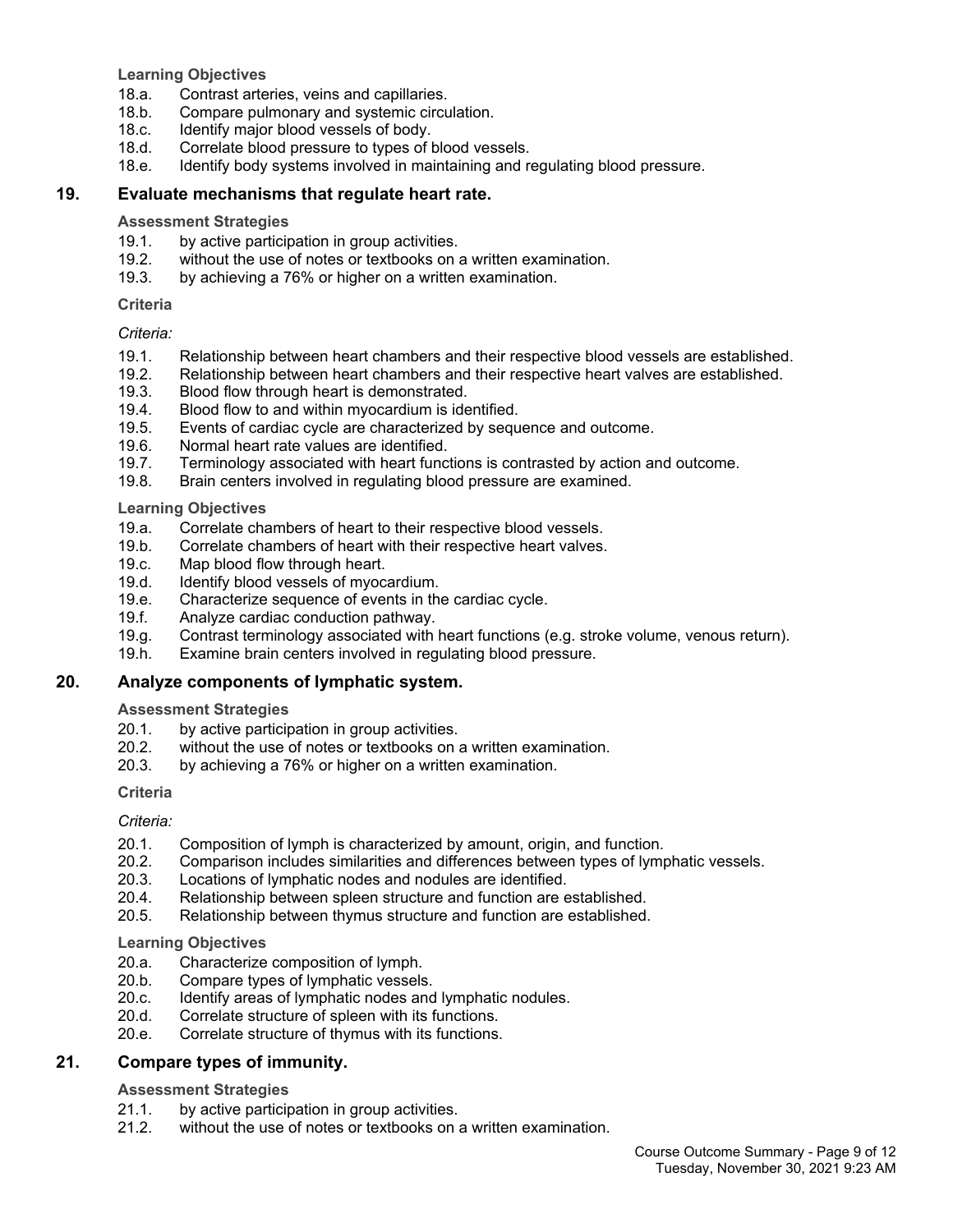## 21.3. by achieving a 76% or higher on a written examination.

## **Criteria**

## *Criteria:*

- 21.1. Cells of immunity are identified according to origin and function.
- 21.2. Comparison includes similarities and differences between antigens and antibodies.
- 21.3. Comparison includes similarities and differences between acquired and genetic immunity.
- 21.4. Analysis includes actions of cell-mediated and humoral immunity.

## **Learning Objectives**

- 21.a. Identify cells of immunity.
- 21.b. Compare antigens and antibodies.
- 21.c. Compare acquired and genetic immunity.
- 21.d. Analyze actions of cell-mediated and humoral immunity.

## **22. Evaluate ventilation.**

## **Assessment Strategies**

- 22.1. by active participation in group activities.
- 22.2. without the use of notes or textbooks on a written examination.<br>22.3. by achieving a 76% or higher on a written examination.
- by achieving a 76% or higher on a written examination.

## **Criteria**

## *Criteria:*

- 22.1. Components of upper and lower respiratory tract are compared by location, structure, and function.
- 22.2. Lung serous and mucous membranes are identified according to location and function.<br>22.3. Mechanisms of inspiration and expiration are characterized.
- Mechanisms of inspiration and expiration are characterized.
- 22.4. Assessment includes location and process of gas exchange.
- 22.5. Transportation of oxygen and carbon dioxide in body are compared.
- 22.6. Various measurements of pulmonary volumes are analyzed.
- 22.7. Interactions between chemoreceptors and nerve tissue in maintaining homeostasis of respiration are established.
- 22.8. Relationship between blood pH and respiration is established.

## **Learning Objectives**

- 22.a. Compare structures of upper and lower respiratory tracts.
- 22.b. Identify location and functions of lung serous membranes.
- 22.c. Characterize mechanisms of air movement during inspiration and expiration.
- 22.d. Assess gas exchange.
- 22.e. Compare oxygen and carbon dioxide transportation.
- 22.f. Analyze terminology associated with measuring pulmonary volumes.
- 22.g. Correlate actions of chemoreceptors with nervous system regulation of ventilation.
- 22.h. Relate ventilation with pH balance of blood.

## **23. Analyze digestion and absorption.**

#### **Assessment Strategies**

- 23.1. by active participation in group activities.<br>23.2. without the use of notes or textbooks on
- without the use of notes or textbooks on a written examination.
- 23.3. by achieving a 76% or higher on a written examination.

#### **Criteria**

## *Criteria:*

- 23.1. Learner maps food pathway from oral cavity to rectum.
- 23.2. Divisions of digestive system are compared by structures included, location, and overall function.
- 23.3. Digestive system structures and their respective functions are compared.
- 23.4. Layers of alimentary canal wall are identified.
- 23.5. Functions of liver are compared.
- 23.6. Functions of small and large intestine are compared.
- 23.7. Examination includes structures and process of defecation reflex.

#### **Learning Objectives**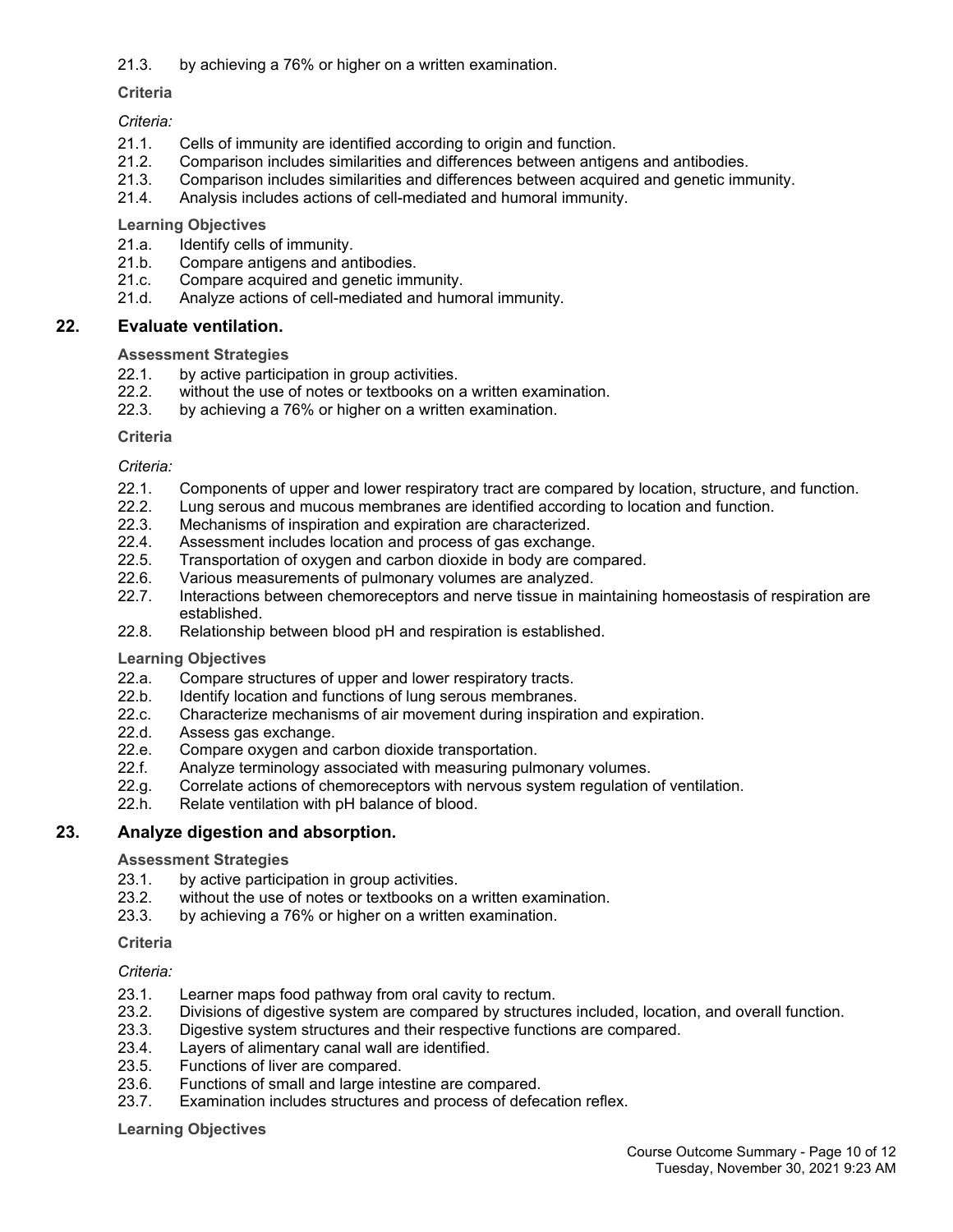- 23.a. Map pathway food products take from the oral cavity to the rectum.
- 23.b. Compare divisions of digestive system.
- 23.c. Compare functions of structures within the digestive system.
- 23.d. Identify layers of alimentary canal wall.
- 23.e. Compare functions of liver.
- 23.f. Compare functions of large and small intestines.
- 23.g. Examine defecation reflex.

## **24. Assess the urinary system's role in maintaining homeostasis of blood volume, blood pressure, and blood pH.**

**Assessment Strategies**

- 24.1. by active participation in group activities.
- 24.2. without the use of notes or textbooks on a written examination.
- 24.3. by achieving a 76% or higher on a written examination.

## **Criteria**

## *Criteria:*

- 24.1. Functions of urinary system are identified.
- 24.2. Components of urinary system are identified by microscopic and gross anatomical appearance.
- 24.3. Urine formation is analyzed by process and regulation.
- 24.4. Examination includes process by which kidneys regulation blood pH.<br>24.5. Urination reflex is evaluated.
- Urination reflex is evaluated.
- 24.6. Comparison includes similarities and differences between mechanisms of water intake and water output.
- 24.7. Analysis includes clinical relevance of electrolyte concentrations in body fluids.
- 24.8. Types of acidosis and alkalosis are compared.

## **Learning Objectives**

- 24.a. Identify functions of urinary system.
- 24.b. Identify gross anatomical and microscopic appearance of urinary system components.
- 24.c. Analyze urine formation.
- 24.d. Compare mechanisms that regulate urine formation.
- 24.e. Examine how kidneys balance pH of body fluids (particularly blood).
- 24.f. Analyze clinical relevance of urine composition.
- 24.g. Evaluate urination reflex.
- 24.h. Compare mechanisms that regulate water intake and output.
- 24.i. Analyze electrolyte concentrations in body fluids and the clinical relevance.
- 24.j. Compare respiratory acidosis and alkalosis.
- 24.k. Compare metabolic acidosis and alkalosis.

## **25. Differentiate between stages of menstrual cycle.**

#### **Assessment Strategies**

- 25.1. by active participation in group activities.
- 25.2. without the use of notes or textbooks on a written examination.
- 25.3. by achieving a 76% or higher on a written examination.

**Criteria**

## *Criteria:*

- 25.1. Structures of female reproductive system are identified.<br>25.2. Interactions between pituitary hormones and ovaries and
- 25.2. Interactions between pituitary hormones and ovaries and mammary glands are compared.
- 25.3. Analysis includes follicular changes during menstrual cycle.

#### **Learning Objectives**

- 25.a. Identify structures of female reproductive system.
- 25.b. Compare interactions between pituitary hormones and the ovaries and mammary glands.
- 25.c. Relate changes in endometrium to ovarian cycle.
- 25.d. Analyze follicular changes during menstrual cycle.

## **26. Analyze stages of spermatogenesis.**